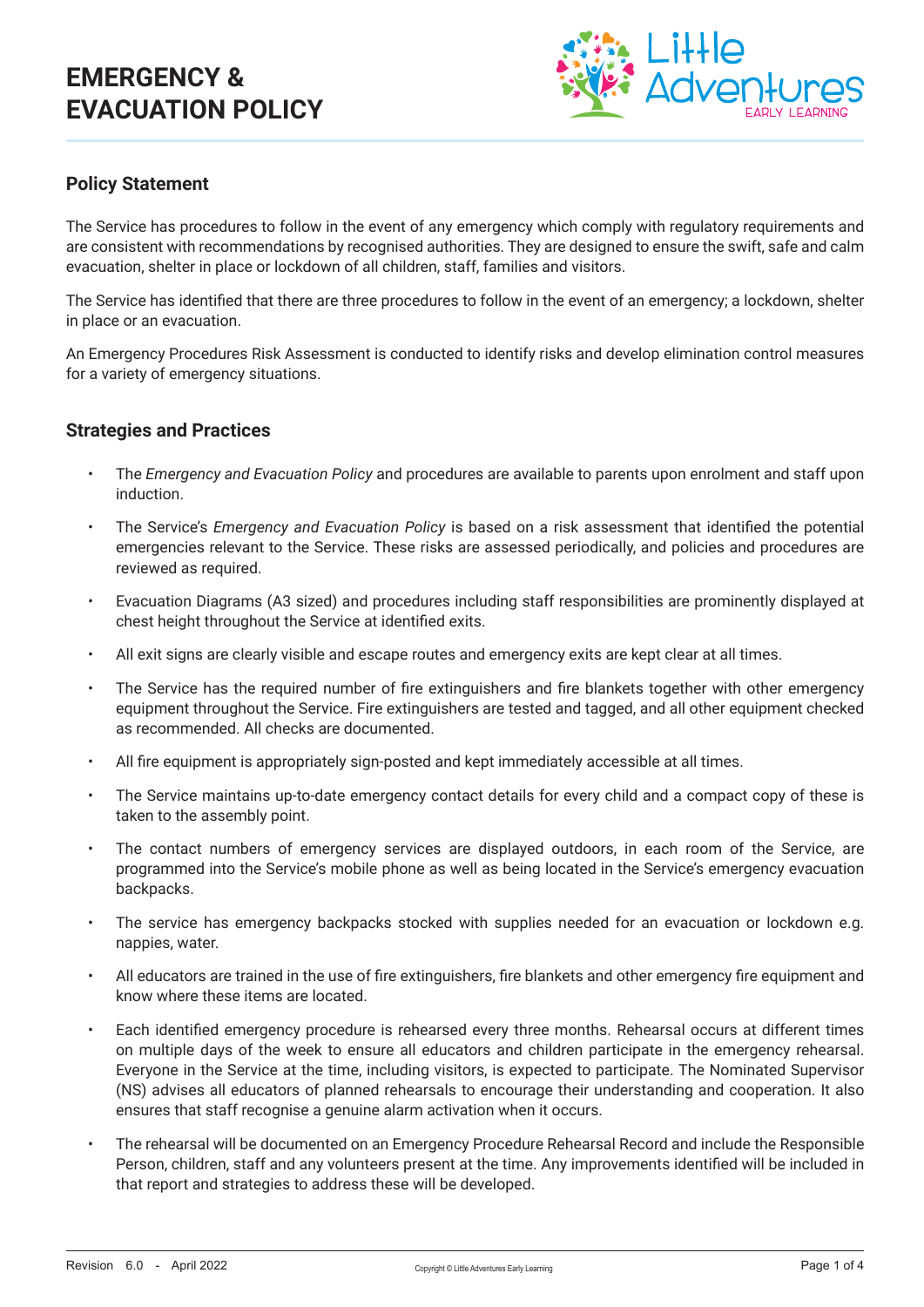# **EMERGENCY & EVACUATION POLICY**



- The service has keys strategically located throughout the service in the event that an evacuation from the vard is required. The keys unlock both gate locks.
- In the event of a power failure, the Service has a mobile phone.
- In the event of a real emergency evacuation or lockdown at the Service, the Regulatory Authority and any other government health and safety authority concerned are notified within the timeframe required in the Regulations.
- The Service has a signal distinct from the evacuation signal to alert staff of the need for a lockdown. The signal has been chosen considering the need for discretion that could accompany such an event (e.g. a parent acting against a court order).
- The Service has labelled evacuation cots as well as evacuation bags that include a First Aid Kit.
- In the event of an emergency, staff will ensure any children, staff or visitors with medical conditions (e.g. asthma, anaphylaxis) or other additional needs (such as mobility, visually impaired, hearing impaired, emotional, psychological) are supported. Staff will develop and implement individual support strategies for any children in consultation with families, e.g. earphones in the evacuation bags for a child who has identified loud noises, such as the alarm, as a trigger.
- The Service will have identified provisions of food, milk, drinking water and nappy change supplies designated for emergency, shelter in place events, to provide for overnight stays if required.
- The Service will take into consideration staff needing to attend to threats to their own personal property or family, and how that may affect educator to child ratios when making the decision to close the service.
- In the event of an infectious disease pandemic being declared, the Service will determine the appropriate response strategy and implement all measures recommended by recognised authorities to ensure the health and safety of all stakeholders is prioritised.

#### **Emergency Procedure**

- The witness to the event determines the appropriate response strategy; evacuation, lockdown or shelter-inplace and the relevant signal is activated. The first responder will use calm, directive language to delegate roles amongst staff.
- Staff alert the Nominated Supervisor or Responsible Person immediately, if possible.
- Staff follow all policies and procedures explicitly.
- Staff maintain a record of actions/decisions undertaken and times.
- The Nominated Supervisor, or in their absence, the Responsible Person will perform the role of Chief Warden. They will liaise with emergency services and co-ordinate the evacuation, shelter in place or lockdown as required.
- Nominated Supervisor/Responsible Person (RP) will contact the Approved Provider as soon as possible.
- When possible, the service will share emergency information with other stakeholders/services that may be affected E.g. Macleay Early Learning Collaborative, Local Radio, West Kempsey Public School, Kempsey Shire Council.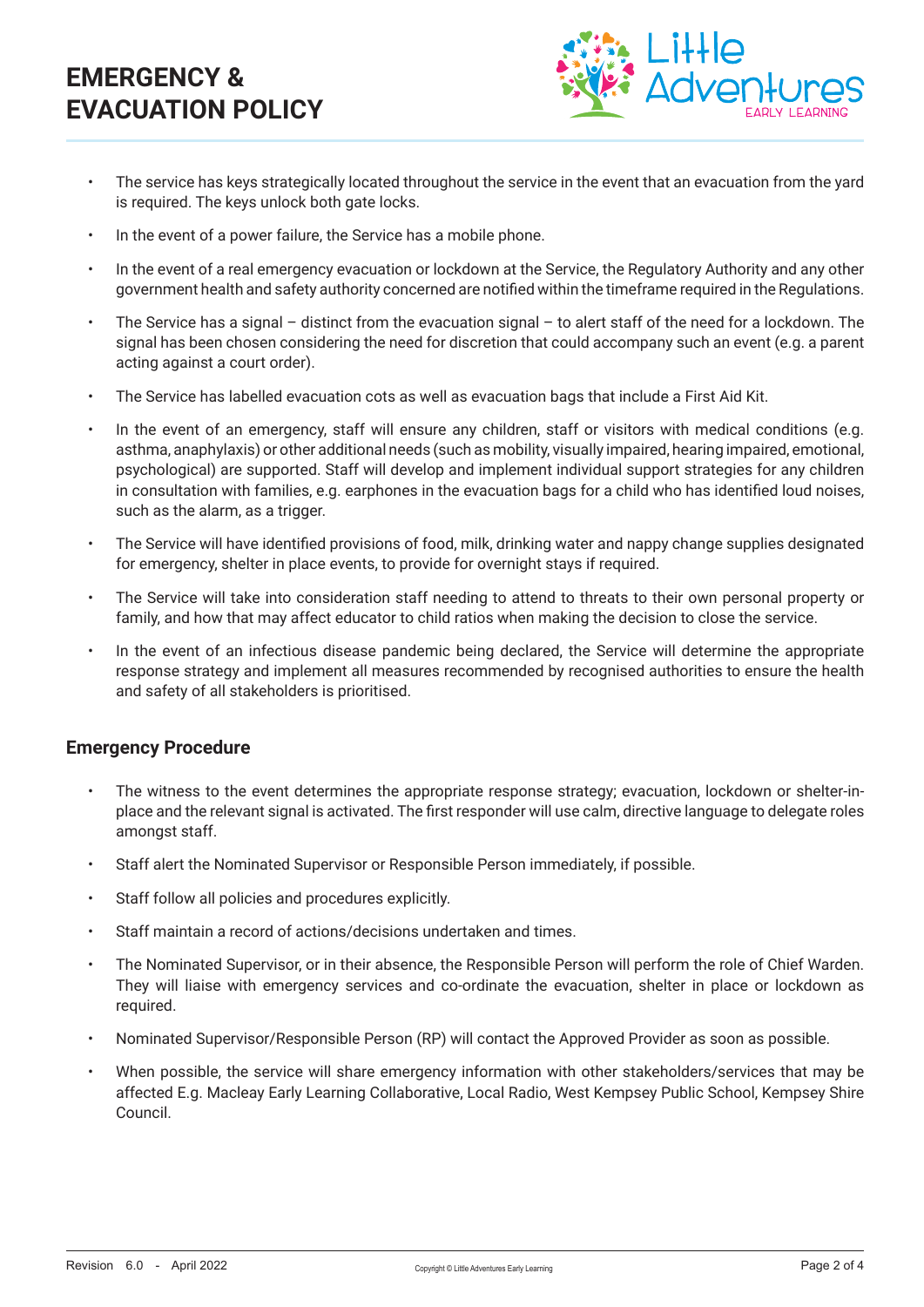

#### **Post Emergency**

- The Service will keep a record of calls made from the Service's mobile phone regarding collections by taking screenshots of the "Recents" folder in the telephone application.
- The Service will collect, document and evaluate information relating to the emergency from all relevant stakeholders on the Emergency Rehearsal Procedure Record. Identify improvements/strategies and change policies and procedures as required. Review Service Emergency Procedures Risk Assessment.
- Organise debrief with the children and staff, and families if required.
- Offer counselling and support services for anyone affected by the emergency e.g. Centrelink, Trauma support groups, EAP.
- The Approved Provider or Nominated Supervisor/Responsible Person must report the event to the Regulatory Authority within 24 hours.

#### **References**

- *• Education and Care Services National Law*
- *• Education and Care Services National Regulations*
- *• Guide to the National Quality Framework*
- *• Australian Childcare Alliance Sample Policy Jan 2020*
- *• Children's Services Central 'Managing Emergency Situations in Education and Care Services' 2012*

### **Policy Review**

The Service encourages staff and parents to be actively involved in the annual review of each of its policies and procedures. In addition, the Service will accommodate any new legislative changes as they occur and any issues identified as part the Service's commitment to quality improvement. The Service consults with relevant recognised authorities where necessary, as part of the review to ensure the policy contents are consistent with current research and contemporary views on best practice.